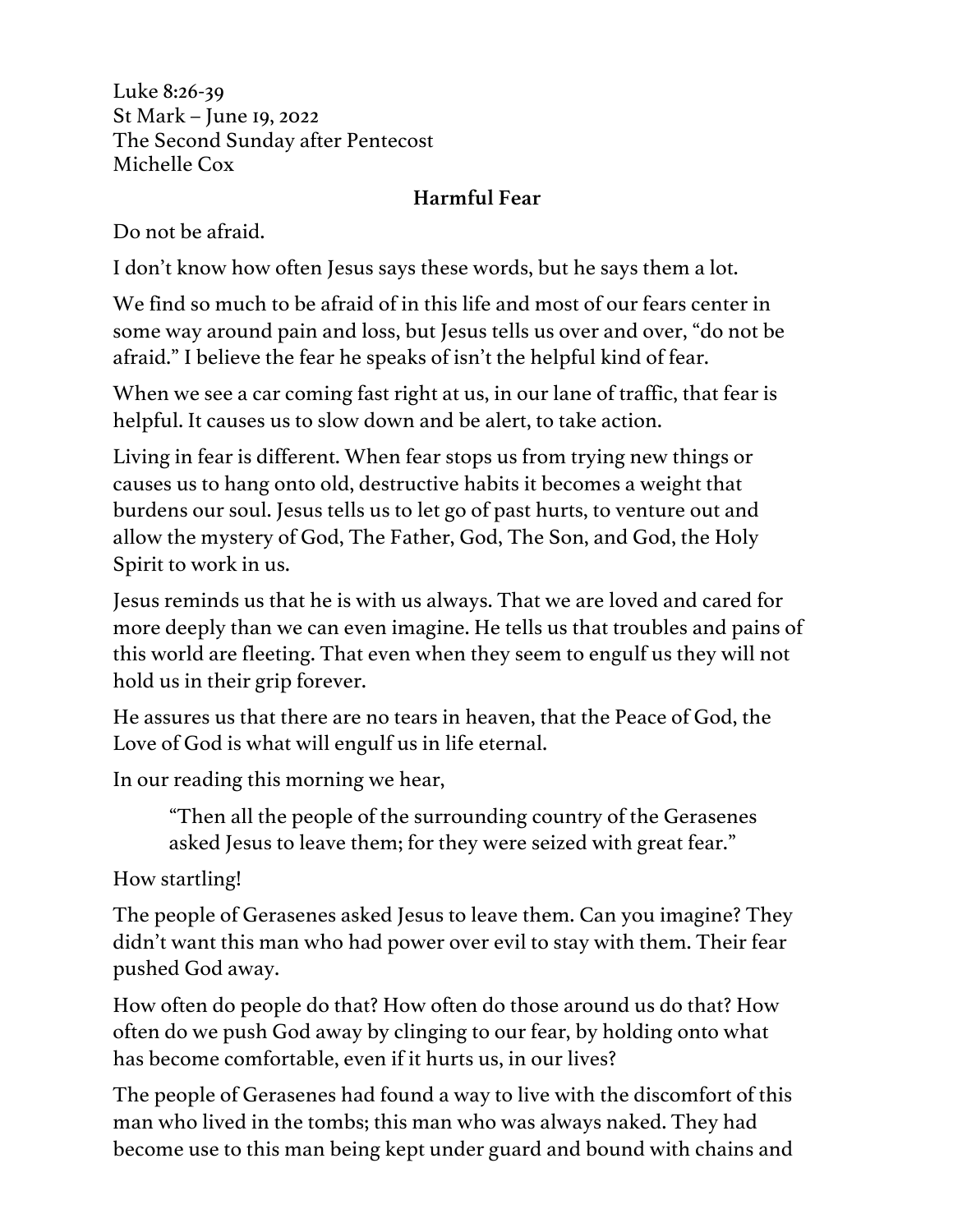shackles. They expected that he would escape and go back to the tombs that had become his home. This man had become a fixture in their community and they found a way to live around him. They had learned to avoid him and stay as far away from him as they possibly could. Almost as if he didn't really exist at all.

When Jesus freed the man of the legion of demons he forced the community to once again see him as a man. Not an insane, possessed man, but as a person, much like themselves.

Now the people of Gerasenes had a new set of challenges.

Those who owned the swine suffered a severe financial loss. Would others in the community experience the same if this Jesus stayed? This man who was now wearing clothes and behaving as he had before the demons overtook him would return to daily life in their community. No longer living on the edges as an outcast. We can imagine that his family might well have replaced him. His wife remarried. His children now fathered by another.

Whatever the specific challenges, things for the people of Gerasenes had changed in substantial ways by this one act of Jesus and most of us are very uncomfortable with substantial change.

The people of Gerasenes focused on the difficulties and fear brought about by Jesus' miraculous gift instead of seeing the great joy and promise he brought. In so doing, they shut their door to life eternal.

Like the people of Gerasenes, we easily grow "use to" things as they are. We fear the unknown and hold onto our lives as they are, even with all the trouble our lives sometimes hold. How often have we heard or maybe even said, "The devil you know is better than the devil you don't know"?

The life Jesus offers is the invitation to radically change our lives. To turn away from fear and accept the goodness of God.

The people of Gerasenes rejected the opportunity Jesus offered. They let fear and the familiar win out.

Fortunately for us, not all of the people of that day turned Jesus away when they were afraid. Matthew and Mark tell the story of Jesus walking on water and calming the storm-tossed sea. When the disciples were afraid they turned away from their fear and trusted Jesus.

When we put our fear aside and trust Jesus we set our minds on good. We set our minds on the power of our creator. We make it possible for our souls to rest in the assurance that we are children of the most powerful God of Love. We are not slaves of Satan.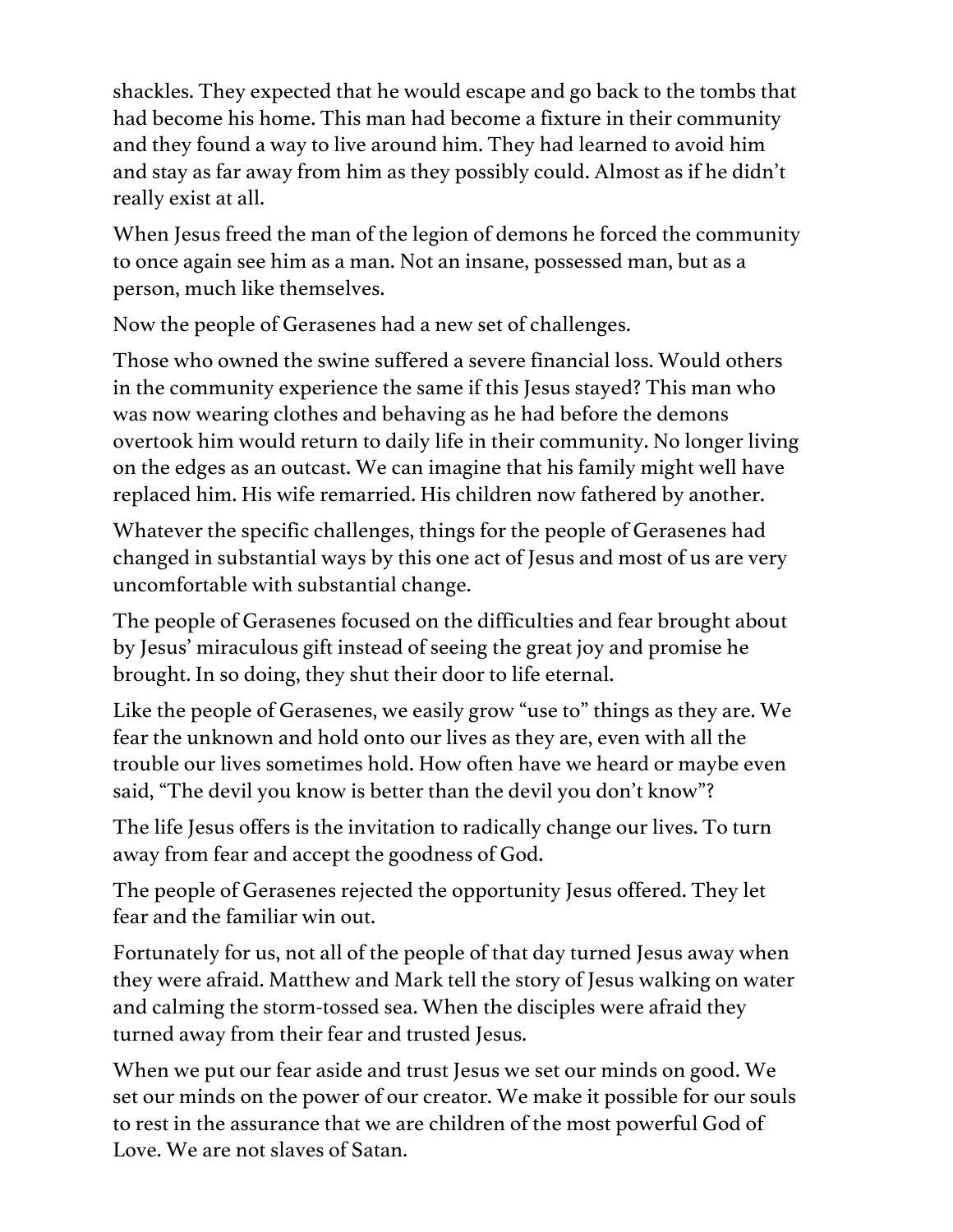Jesus didn't force himself on the people of Gerasenes. When they asked him to leave them because they were terrified, he did. When they asked him to leave, the man he had just freed from the demons that possessed him for so long wanted to follow Jesus, but Jesus wasn't giving up on those who rejected him. Just as he never gives up on us when we stumble and take the wrong path.

Instead of Jesus allowing the man to become one of his followers,

"Jesus sent him away, saying, "Return to your home, and declare how much God has done for you." So he went away, proclaiming throughout the city how much Jesus had done for him."

Jesus used this man who had received the gift that changed his life. He used him to make the power of God obvious to those around him.

Jesus does not give up on us when we reject him. He continues to be present in our lives in whatever ways will get our attention. You may be able to think of a time when you rejected Jesus. Maybe for only a few minutes or maybe for several years. If you think long enough, you might be able to remember ways that the promise of Jesus' love kept coming up in unexpected ways. That the promise of Jesus' love brought you back into his flock. That the promise of Jesus' love turned you into The Prodigal Son.

Those who choose God and trust in the goodness and power of God inspire me. They feed and strengthen my soul. These are the people who trust in God above all. One of those is a dear friend of mine. Her name is Florence and she lives in Kenya.

I've never met Florence face-to-face. I haven't even seen a picture of her.

Florence is the aunt of Julius Munyao Fumdi, a child Glenn and I sponsor through ChildFund. Julius turned seven a few months ago and he has been a part of our lives for more than two years.

Florence and I correspond about Julius and over time our conversations have broadened as we share our lives with one another.

Not too long ago Florence mentioned that her daughter had recently died and her granddaughter, Abigail was now living with her along with Julius and Monica (another family member's child). I asked Florence how her daughter had died and apologized if the question was too personal. This is how Florence responded,

"Since you come to our lives we become friends, so always feel free to ask any question without fear. What caused the death of my daughter was